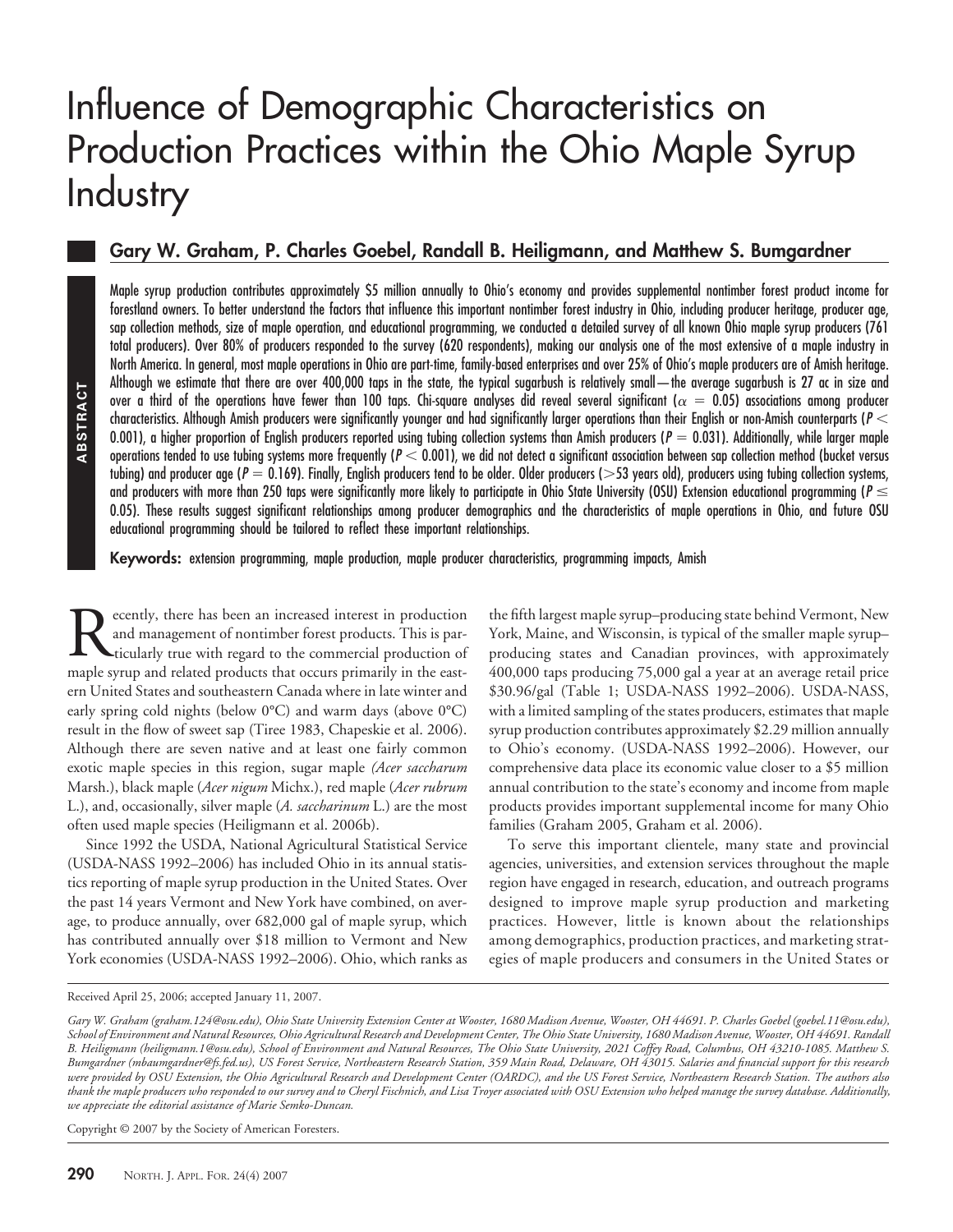| Table 1 |  |  |  | Average maple syrup production of the top five maple syrup-producing states from 1992 to 2006. |
|---------|--|--|--|------------------------------------------------------------------------------------------------|
|         |  |  |  |                                                                                                |

|           | Average production (gal) | Average taps $(1,000)$ | Average yield per tap (gal) | Average price (per gal) | Average value of crop to state's economy |
|-----------|--------------------------|------------------------|-----------------------------|-------------------------|------------------------------------------|
| Vermont   | 429,000                  | 2,117                  | 0.202                       | \$27.20                 | \$11,543,000                             |
| New York  | 253,000                  | 1,374                  | 0.170                       | \$26.17                 | \$6,607,000                              |
| Maine     | 212,000                  | .228                   | 0.212                       | \$18.61                 | \$3,893,000                              |
| Wisconsin | 89,000                   | 410                    | 0.194                       | \$25.66                 | \$2,197,000                              |
| Ohio      | 75,000                   | 386                    | 0.193                       | \$30.96                 | \$2,290,000                              |

Source: Data are from the USDA-NASS (2006).

Canada. Although USDA-NASS has surveyed limited aspects of the US maple industry, a complete statewide or provincewide assessment of the maple industry has not been attempted despite the important contributions the industry provides to the economies of the region. There are a variety of reasons for this including the lack of available financial resources to complete such assessments and the perception that maple producers often are a somewhat reclusive and independent group concerned with protecting the privacy of their cash-based supplemental income (Lawrence et al. 1993, Demchik et al. 2000). Additionally, few states or provinces require maple producers to register their operations or their production records, making the identification of a producer population challenging.

In Ohio, Ohio State University (OSU) Extension is the primary source of technical production and marketing information for maple producers (Graham et al. 2006). Major educational strategies include workshops, fact sheets, the *Ohio Maple News* newsletter, the *North American Maple Producers Manual* (Heiligmann et al. 2006b), work through the Ohio Maple Producers Association, and personal consultation. Among the OSU Extension's workshop efforts, three 1-day workshops ("Ohio Maple Days") have been the most attended, and based on our analyses, have historically had the greatest impact on maple producers (Graham 2005, Graham et al. 2006). These all-day workshops are held each winter at three different locations across the state and include training and outreach on a variety of topics ranging from sugarbush management to marketing of maple products. From surveys of these attendees, Graham et al. (2006) have identified the major needs in the areas of production technologies, resource management, and marketing. In this study, our objective was to better understand industry characteristics and demographics and how educational strategies might be better structured to meet producer needs. Specifically, we (1) examined producer age, sap collection method, cultural heritage, and participation in the Ohio Maple Days Conferences and how these characteristics were associated with operation size; (2) explored the implications these results might have on the maple industry in Ohio; and (3) suggest how these results can guide future Extension educational programming and materials designed for the maple industry throughout the maple producing region of the United States and Canada.

### **Methods**

#### **Maple Producer Survey**

An initial survey list was compiled from an OSU Extension database and private sources within the Ohio maple industry. In May 2004, producers on this master list  $(n = 1,050)$  were mailed a multisectional questionnaire designed following the methods outlined in Dillman (2000). Data were collected using an 84-question questionnaire that addressed producer demographics, sap collection techniques, sugarbush and sugarhouse characteristics, type of equipment used, syrup production and grading practices, and marketing methods. A final set of questions assessed educational resources that respondents used and their perspective on important educational program needs for the maple syrup industry. The design of the questionnaire, the questions asked, and the structure of the questions were selected to reduce perceived intrusiveness and increase return rates. All mailings were sent with return postage, instructions, and cover letters to encourage response rates.

After the initial survey and two reminder notices had been mailed, all nonrespondents were sent a second identical questionnaire ( $n = 703$ ). Individuals not responding to the second questionnaire received a third, shortened questionnaire ( $n = 377$ , with 26%)  $[n = 100]$  sent by priority mail). Follow-up phone calls were not used, although suggested by Dillman (2000), because of a significant Amish producer population that would not have been reached using this method. An overall response rate of 81%  $(n = 620)$  was achieved. The initial survey list of 1,050 had 289 entries removed due to blank responses or an indication that the respondent no longer (or never) produced maple syrup, resulting in an adjusted list of 761 maple producers. Of the 620 questionnaires returned from active maple operations, 485 (78%) were first-questionnaire responders, 82 (13%) were second-questionnaire responders, and the remaining 53 (9%) were third-round responders.

#### **Data Analysis**

Basic summary statistics of the maple syrup industry were conducted using MINITAB Release 14 software (Minitab, Inc., 2003). On completion of these analyses, we determined there were five categories of information obtained from the questionnaire that were important factors influencing the maple syrup industry: (1) producer heritage (*English, Amish*); (2) sap collection methods (*buckets, tubing*); (3) producer age compared with average age of producers *(less than 53 years old, 53 years or older*); (4) attendance at the OSU Extension sponsored "Ohio Maple Days" educational workshops (*attend, do not attend*); and (5) sugaring operation size based on number of taps. Producers were placed into one of five categories (Table 2) based on operation size (e.g., number of taps). Using the total number of taps reported on the questionnaires, each producer's annual production potential (gallons of syrup) was estimated using the state average of 1 qt of syrup per tap.

Chi-square analyses were used to identify significant relationships among producer heritage, sap collection method, attendance at the Ohio Maple Days workshops, and age. Categorical variables were defined based on OSU Extension's experience working with the maple industry. Additionally, chi-square analysis was used to evaluate the relationship between each of those four producer characteristics and size of operation. Pearson's chi-square test of association was selected because of its strength in evaluating associations among independent, categorical variables (Steel et al. 1997). Analyses were conducted using MINITAB Release 14 software (Minitab,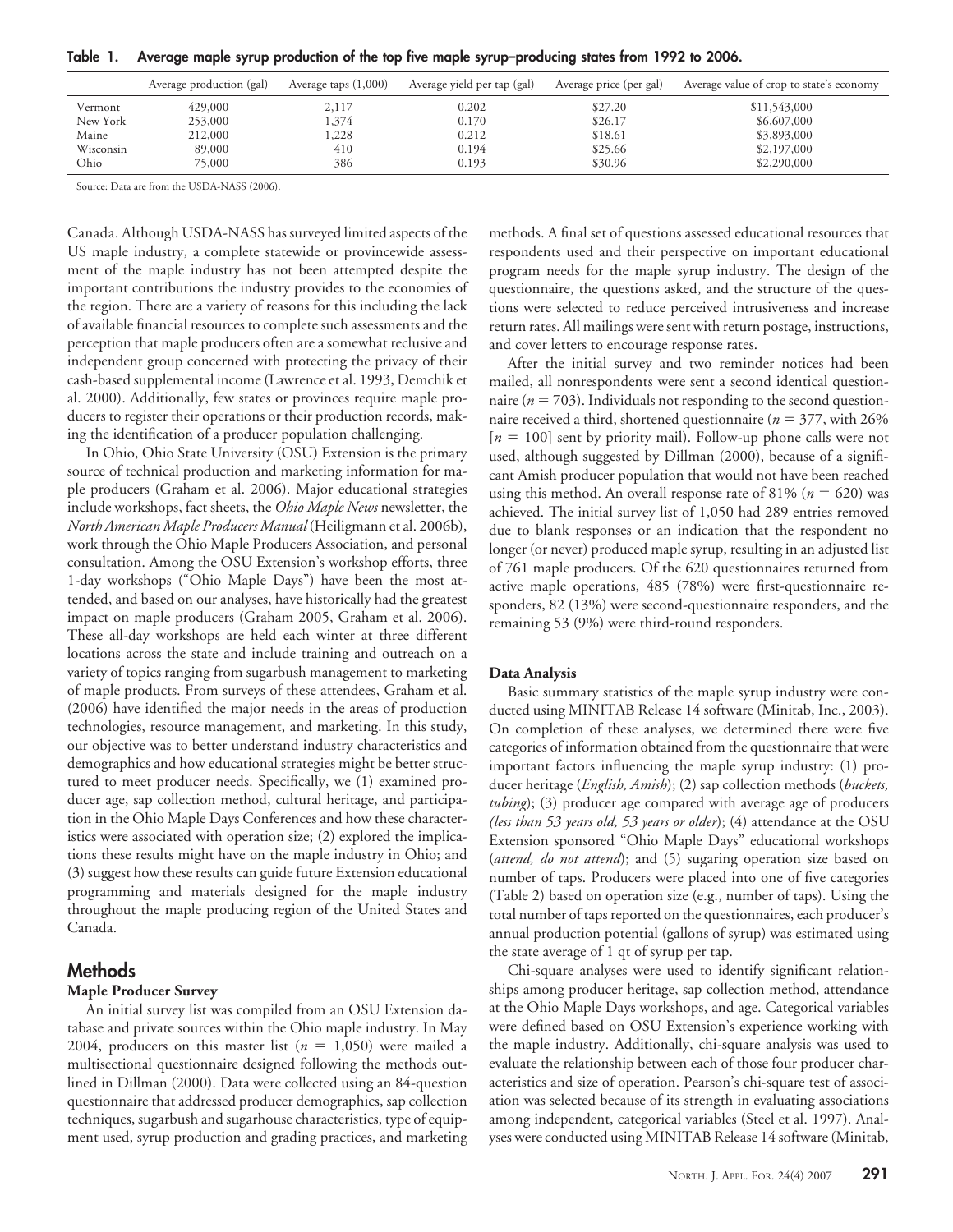**Table 2. Relative proportion of maple producers and taps associated with maple syrup operations in Ohio by size category.**

| Category                | Number of taps | Projected production <sup>a</sup> (gal of syrup) | Relative proportion of producers (%) | Relative proportion of taps $(\% )$ |
|-------------------------|----------------|--------------------------------------------------|--------------------------------------|-------------------------------------|
| Hobby                   | < 100          | $<$ 25                                           | 29.4                                 |                                     |
| Small retail/wholesale  | $101 - 250$    | $25 - 63$                                        | 19.3                                 |                                     |
| Medium retail/wholesale | $251 - 500$    | $63 - 125$                                       | 19.9                                 |                                     |
| Large retail/wholesale  | $501 - 1,000$  | $125 - 250$                                      | 19.5                                 | 26                                  |
| Commercial              | >1,000         | >250                                             | 11.9                                 | 50                                  |

*a* Projected production, 1 qt/tap.

Inc., 2003) and significant relationships were recognized at  $\alpha$  = 0.05.

## **Results**

#### **Producer Age and Cultural Heritage**

Over 90% of Ohio's maple operations are family owned, and the average age of Ohio maple producers is 53 years old (ranging from 16 to 90 years). On average, these producers have 19 years of experience in the maple industry and have been producing maple syrup for more than one generation. Almost one-half (47%) of Ohio's producers indicated they have a new generation that will take over maple syrup production when they retire. Almost all producers (99%) indicated that maple production was a part-time occupation, with most producers indicating their full-time occupation as a technical or trade field or agriculturally related. Finally, over 25% of the producers indicated they were of Amish heritage. When we analyzed these patterns in more detail, Amish producers were significantly younger than their English or non-Amish counterparts  $(\overline{X}^2_{(1,n=610)})$  $= 16.9; P \le 0.001$ ). Only 32.9% of Amish respondents were above the average producer age of 53 years, and 52.4% of the English respondents were older than 53 years.

#### **Sugarbush**

The typical Ohio sugarbush is 27 ac (ranging from 0.25 to 190 ac); however, the majority of sugarbushes are below the average size (26% range from 1 to 9 ac; 40% range from 10 to 25 ac). When maple syrup operations were classified into categories based on the number of taps (Table 2), we found that 29.4% are best described as "hobby" operations (less than 100 taps) despite comprising only 3% of the total taps in the state. The remaining operations are distributed among "small retail-wholesale" (101–250 taps), "medium retail-wholesale" (251–500 taps), "large retail-wholesale" (501–1,000 taps), and "commercial" (more than 1,000 taps) operations. Despite only representing 11.9% of all operations in the state, commercial operations account for 50% of all taps.

Amish producers were more likely to have larger sugaring operations (based on the number of taps) than English producers  $(X_{(4, n=620)}^2 = 48.6; P < 0.001)$ . Eighty percent of the Amish operations contained more than 250 taps, and only 51% of English operations contained more than 250 taps (Figure 1A). However, no significant association was found between operation size and producer age  $(X_{(4,n=610)}^2=4.6; P=0.330)$ , with 58.9% of producers less than 53 years of age and 56.7% of producers more than 53 years of age associated with operations with more than 250 taps (Figure 1B).

#### **Sap Collection and Processing**

The survey indicated that most producers have adopted some conservative tapping guidelines that are designed to protect tree health. For example, 37% of producer's indicated they are only using 2 taps/tree or the recommended tapping practices in Ohio, and 67% adjusted the number of taps per tree because of the tree health and environmental conditions. Additionally, 70% responded that they have the potential to expand their operations in the future. We estimate there currently are over 400,000 taps in the state, most (78%) associated with traditional bucket collection systems. The average bucket collection operation has 417 taps, with most producers using galvanized metal buckets rather than plastic containers. Of those operations using a tubing collection system, most used a dendritic layout (71%) and gravity to transport the sap from the tree to the sugarhouse.

There was a significant association between the heritage of maple syrup producers and their sap collection method. A higher proportion of English producers reported using tubing collection systems than Amish ( $X^2_{(1,n=620)} = 4.4; P = 0.031$ ), with 23.8% of English and only 15.7% of Amish respondents reporting that tubing was their primary collection method. There was, however, no significant association between sap collection method and producer age  $(X_{(1,n=610)}^2 = 1.9; P = 0.169)$ . Seventy-six percent of producers who were less than 53 years old and 80.8% of producers who were more than 53 years old reported using buckets for sap collection, and 23.8% of producers who were less than 53 years of age and 19.2% of producers who were more than 53 years of age collect sap with tubing systems (Figure 1B).

Sugaring operations using tubing systems to collect sap were more likely to be in the three larger size classification categories  $(X_{(4, n=620)}^2 = 46.6; P < 0.001)$ . Only 52.8% of bucket collection operations were associated with the three larger size categories (more than 250 taps), and 75.5% of tubing collection operations were associated with the larger size operations (Figure 1C).

Almost all (89%) of maple producers indicated they boil collected sap the same day of collection or within one to two days of collection. Additionally, over 95% indicated that they filter the sap before boiling, most using a cloth filter (71%). Most producers also have a sugarhouse located near the sugarbush that houses a woodfired evaporator. Very few producers blend their syrup to adjust color, density, or flavor. Additionally, although syrup grading is not required by Ohio law, 36% of producers currently grade their maple syrup, most (73%) using the Vermont Temporary Grading Kit (Vermont Maple Sugar Maker's Assn. Inc., South Royalton, VT).

#### **Educational Activities**

Ohio Maple Days workshops typically provide attendees with programs built around the latest research-based knowledge and experience on efficiently and effectively producing and marketing maple syrup. The role these workshops play and their effectiveness in the Ohio maple products community have been reported elsewhere (Graham et al. 2006). The purpose of this analysis was to characterize those Ohio maple producers participating in the workshops using the variables evaluated in this study.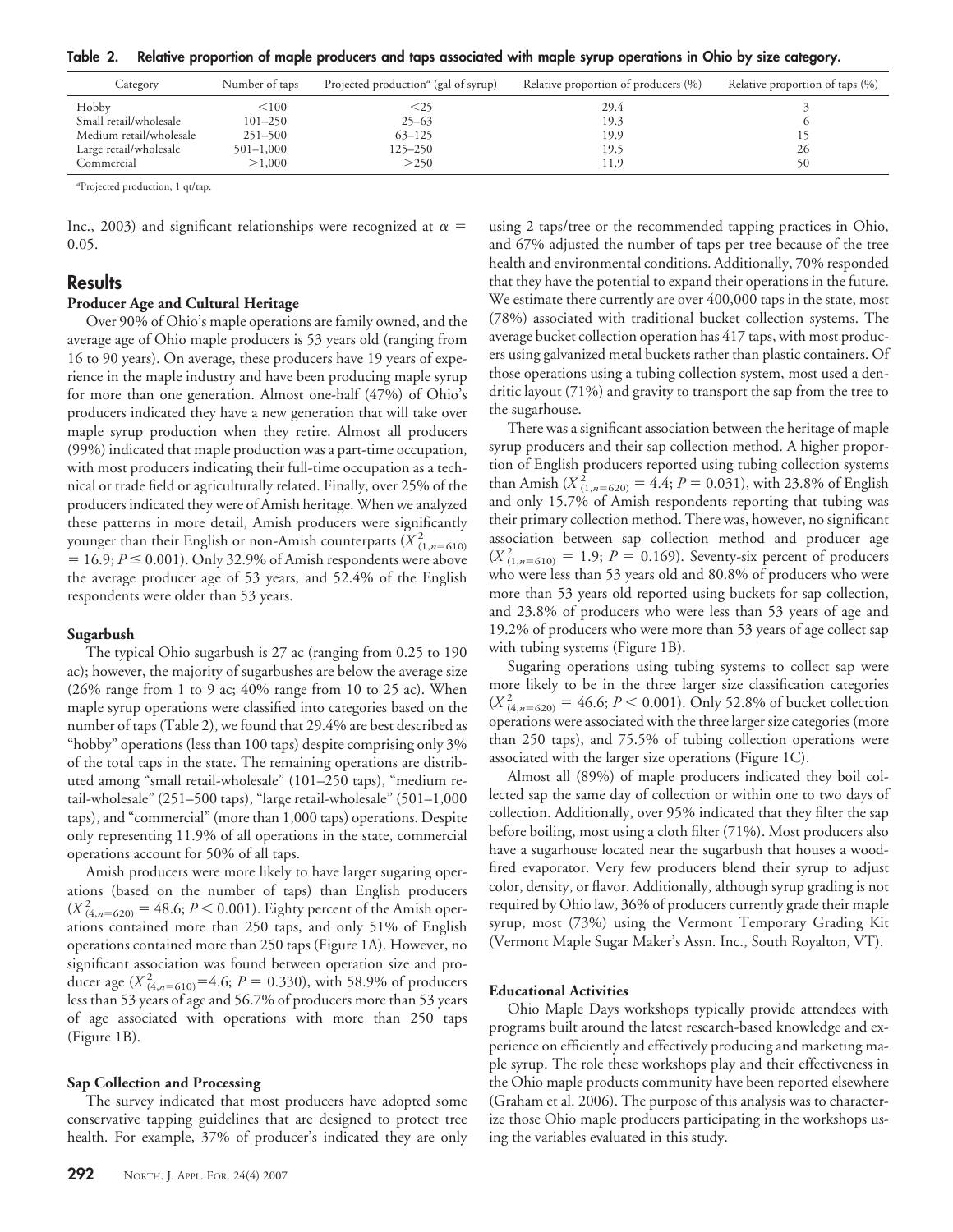

**Figure 1. Association of producer (A) heritage and (B) age and (C) sap collection method with operation size for Ohio's maple industry; (D) operation size with attendance at Ohio Maple Days workshops.**

Attendance at the Ohio Maple Days workshops was significantly related to producer heritage, age, sap collection methods, and size of operation. English producers were more likely to attend Ohio Maple Days than Amish ( $X^2_{(1,n=620)} = 11.0; P = 0.001$ ) with 35% of English respondents and 21% of Amish respondents reported participating. Producers who were more than 53 years old also were more likely to attend Ohio Maple Days than their younger counterparts ( $\chi^2_{(1,n=610)} = 9.2; P = 0.002$ ); only 26.6% of respondents below the average producer age (less than 53 years of age) attended the workshops, and 38.1% of respondents greater than the average producer age (more than 53 years of age) reported attending. In terms of collection systems, producers with tubing collection systems were more likely to attend the workshops than producers using bucket collection systems ( $X_{(1,n=620)}^2 = 29.8; P < 0.001$ ). Finally, producers with larger operations (more than 250) were more likely to attend Ohio Maple Days than producers from smaller (less than 250 taps) operations ( $X_{(4,n=620)}^2 = 30.2; P < 0.001$ ). Only 31.5% of producers in the two smaller size categories (hobby and small retail-wholesale) attended Ohio Maple Days workshops, and 68.5% of producers within the three larger size categories (medium retailwholesale, large retail-wholesale, and commercial) attended the workshops (Figure 1D).

## **Discussion**

Maple syrup production is a labor-intensive enterprise. Because most maple syrup operations in Ohio are family oriented businesses, many members of the extended family, multiple families, friends, and, in some instances, neighbors are involved (Whitney and Upmeyer 2004). This fact is reflected in the typical maple producer in Ohio who was a 53-year-old male, second-generation producer. Additionally, almost one-half (47%) of the producers indicated that a next generation was involved in their operation. We observed no association between producer age and sap collection method or producer age and operation size (based on the number of taps). This is not surprising because most maple syrup operations are small and, consequently, do not require more technologically advanced equipment. Despite this lack of association between producer age and sap collection method or producer age and operation size, there were significant associations among other demographic and production characteristics.

In particular, we observed significant differences related to cultural heritage. Over one-quarter of the maple producers in Ohio indicated they were Amish. Our analyses showed that Amish producers tend to be younger than their English counterparts and also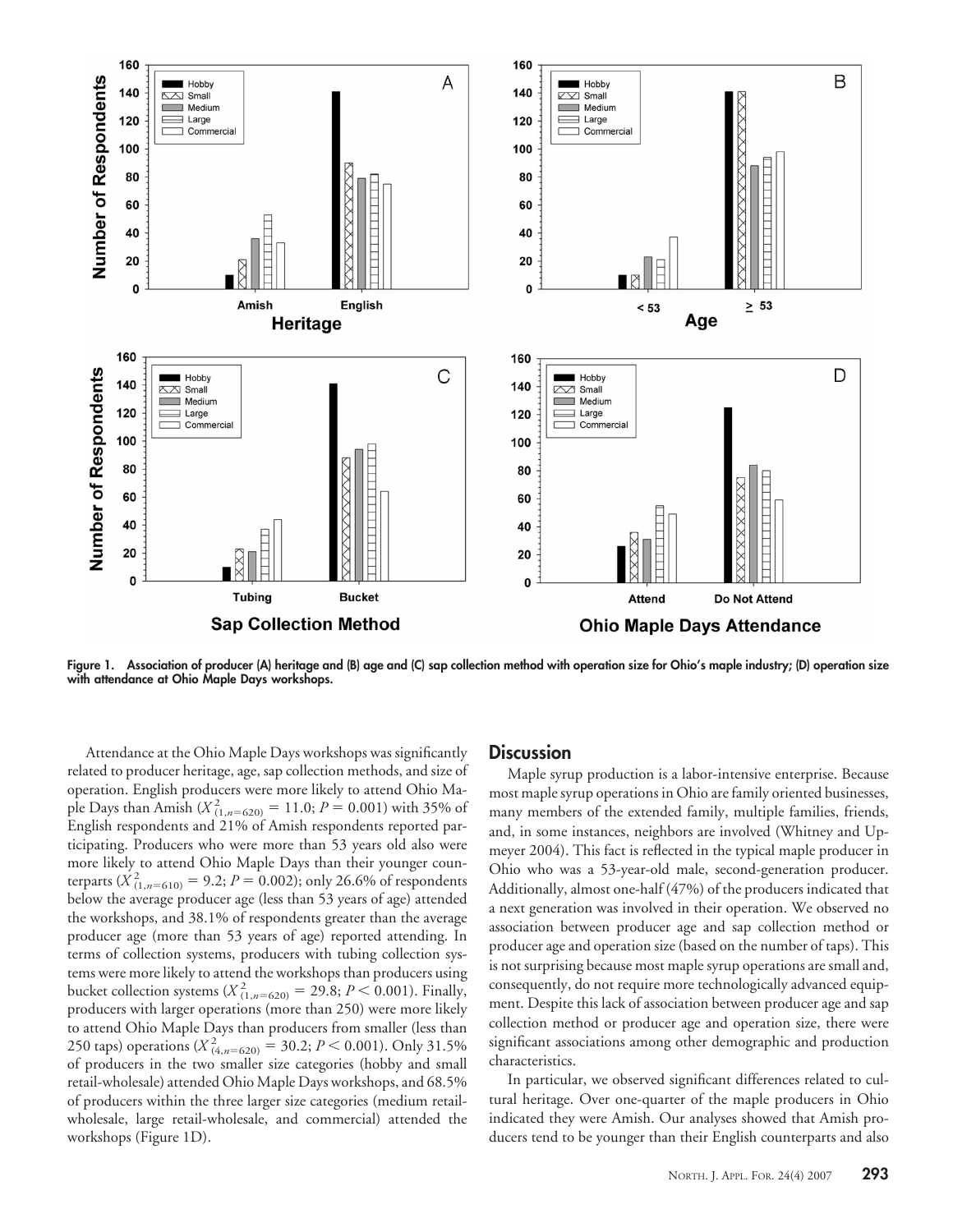tend to have larger operations (more than 250 taps). Not surprisingly, Amish producers also tended to be less technologically advanced because they tended to use bucket collection systems rather than tubing collection systems and were less likely to attend the Ohio Maple Days workshops. Although there may be many reasons for these relationships, there are cultural aspects that can help explain these patterns. Ohio's Amish population has increased from 5 communities in the early 1900s to over 41 communities in 2003 with a total population of 52,000. Thirty-three of Ohio's 88 counties are home to 30% of all known Amish (Donnermeyer 2004). The result is generally large families and close-knit church networks that can help support more traditional, often less efficient maple syrup collection and production practices, such as the use of bucket collection systems. However, this is not to imply that all Amish operations are either traditional or inefficient. Some of Ohio's most progressive and modern maple operations are Amish owned and operated.

Amish also believe in separation from the world and that hardship in life is part of their religious beliefs and a factor that helps maintain community harmony (Schreiber 1962, Moore et al. 1999). This belief requires them to separate themselves from most non-Amish social, religious, and political activities. This separation also discourages participation with educational and government assistance programs (Stinner et al. 1989, Donnermeyer 1997). For example, two of the three annual Ohio Maple Days workshops are intentionally held in highly concentrated Amish communities to be within buggy travel distance, but a low percentage of the Amish producers attend the workshops. These results suggest that to reach effectively the Amish community, educational programming by OSU Extension and others with similar objectives may need to be coordinated within the Amish communities or church districts. Additional outreach activities also may be necessary, including sharing information in other formats (e.g., newsletters, newspapers, and Amish-based publications) and the distribution of fact sheets to current Amish participants for distribution to other producers in their communities and church districts.

Results suggest that both Amish and English producers would benefit from additional educational programming related to the latest technological advances to help improve sap collection efficiency. As noted, 78% of all Ohio sugaring operations use bucket systems and only 22% currently use the more efficient tubing collection systems (although English producers are more likely to using tubing systems). A properly constructed and maintained tubing collection system has been shown to significantly increase sap production (Walters 1982, Coons et al. 1987, Chapeskie et al. 2006) and benefit sugarbush health (Coons et al. 1987, Houston et al. 1989, Heiligmann et al. 2006a). The economic and ecological value and use of tubing sap collection systems may be an important production practice that needs to be more strongly emphasized in Ohio and similar states where bucket collection systems are the norm. Such programming should focus on the benefits of tubing to sugarbush health, its reduced labor requirements, and the increased production potential. Future OSU Extension programming should address these issues and expand efforts on the economic and marketing aspects of the maple industry.

#### **Implications for Management and Education**

Our results indicate that the size of an operation and the age of the producer are important determinants of participation in educational programming such as the Ohio Maple Days workshops. Pro-



**Figure 2. Proportion of taps and producers reached through current Ohio Maple Days workshops organized by the OSU Extension.**

ducers with larger (more than 250 taps) tubing collection operations are more likely to attend as are English producers. However, there is still a large segment of Ohio's maple syrup industry (both Amish and English) that does not participate in educational programming. Analysis shows that Extension programming is reaching the larger operations (more than 250 taps), which represent approximately 90% of the taps in the state (Figure 2). However, this only represents 54% of the producer population, suggesting the need to promote more effectively educational programs to smaller producers. In addition, strategies for targeting younger producers also seem warranted, especially given that many producers involve a younger generation in their operations.

Although there may be many reasons we have been less successful in reaching smaller producers (less than 250 taps), three can be suggested. First, maple sugaring in Ohio is a part-time business and smaller producers are less likely to take time off from their primary employment to attend educational programs. Second, although many small producers will attend a workshop promoted as a "hobby and small producer" workshop, many may perceive that Ohio Maple Days workshops are "geared" to the larger, commercial producers, and therefore, not address their needs. Third, as noted earlier, many producers are protective of their privacy and do not want anyone, especially a group associated or perceived to be associated with the government, to know the scope of their business. Increasing participation among these producers will be challenging, but most certainly involves targeting them directly in both the advertising of and the content of the programs.

Three other strategies to meet the needs of maple-producing communities are suggested by this study. As discussed, to effectively serve the Amish, educational programming may need to be coordinated within the Amish communities or church districts. Additionally, to reach most effectively many of the younger producers of the web-based information generation, workshop information and publications should be made available electronically. Finally, although maple producers express and exhibit a strong interest in programs addressing the technical aspects of maple product production, and to a lesser extent sugarbush management, generally, they have far less interest in or enthusiasm for programs devoted to economics or marketing topics. Creative, effective ways need to be developed to